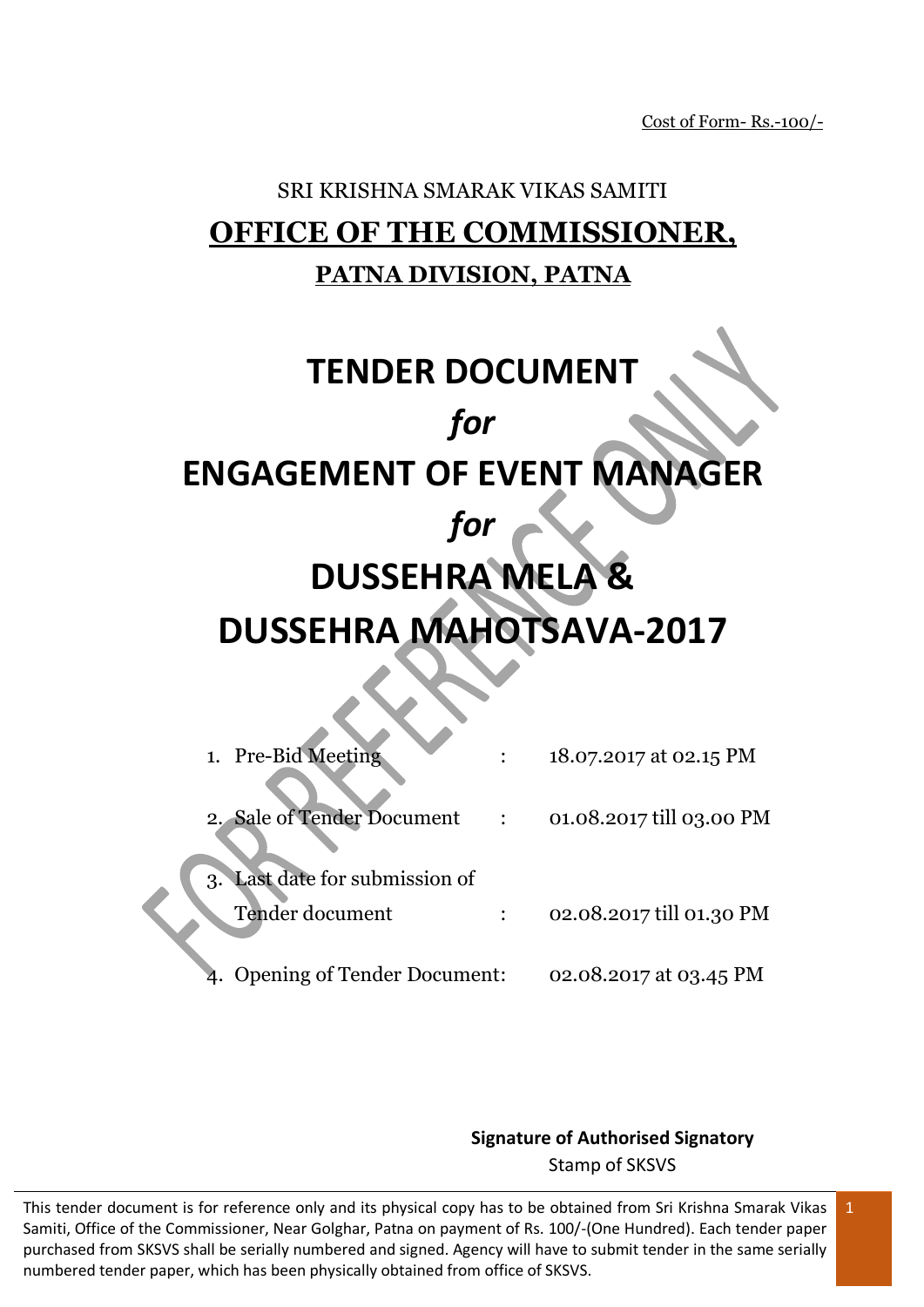#### **DISCLAIMER**

The information contained in this **"TENDER DOCUMENT"** or subsequently provided to Applicant(s), whether verbally or in documentary form or in any other form, by or on behalf of Sri Krishna Smarak Vikas Samiti or any of its employees or advisors, is provided to Applicant(s) on the terms and conditions set out in this TENDER DOCUMENT and such other terms and conditions subject to which such information is provided.

This TENDER DOCUMENT is not an agreement and is neither an offer nor invitation by **Sri Krishna Smarak Vikas Samiti** to the prospective Applicants or any other person. The purpose of this TENDER DOCUMENT is to provide interested parties with information that may be useful to them in the formulation of their application for qualification and thus selection pursuant to this TENDER DOCUMENT (the **"Application"**). This TENDER DOCUMENT includes statements, which reflect various assumptions and assessments arrived at by the **Sri Krishna Smarak Vikas Samiti** Office in relation to the work/s. Such assumptions, assessments and statements do not purport to contain all the information that each Applicant may require. This TENDER DOCUMENT may not be appropriate for all persons, and it is not possible for the **Sri Krishna Smarak Vikas Samiti** Office, its employees or advisors to consider the objectives, financial situation and particular needs of each party who reads or uses this TENDER DOCUMENT. The assumptions, assessments, statements and information contained in this TENDER DOCUMENT may not be complete, accurate, adequate or correct. Each Applicant should therefore, conduct its own investigations and analysis and should check the accuracy, adequacy, correctness, reliability and completeness of the assumptions, assessments, statements and information contained in this document and obtain independent advice from appropriate sources.

Information provided in this TENDER DOCUMENT to the Applicant(s) is on a wide range of matters, some of which may depend upon interpretation of law. The information given is not intended to be an exhaustive account of statutory requirements and should not be regarded as a complete or authoritative statement of law. The **Sri Krishna Smarak Vikas Samiti** Office accepts no responsibility for the accuracy or otherwise for any interpretation or opinion on law expressed herein.

The **Sri Krishna Smarak Vikas Samiti** Office, its employees and advisors make no representation or warranty and shall have no liability to any person, including any Applicant or Bidder, under any law, statute, rules or regulations or tort, principles of

This tender document is for reference only and its physical copy has to be obtained from Sri Krishna Smarak Vikas Samiti, Office of the Commissioner, Near Golghar, Patna on payment of Rs. 100/-(One Hundred). Each tender paper purchased from SKSVS shall be serially numbered and signed. Agency will have to submit tender in the same serially numbered tender paper, which has been physically obtained from office of SKSVS.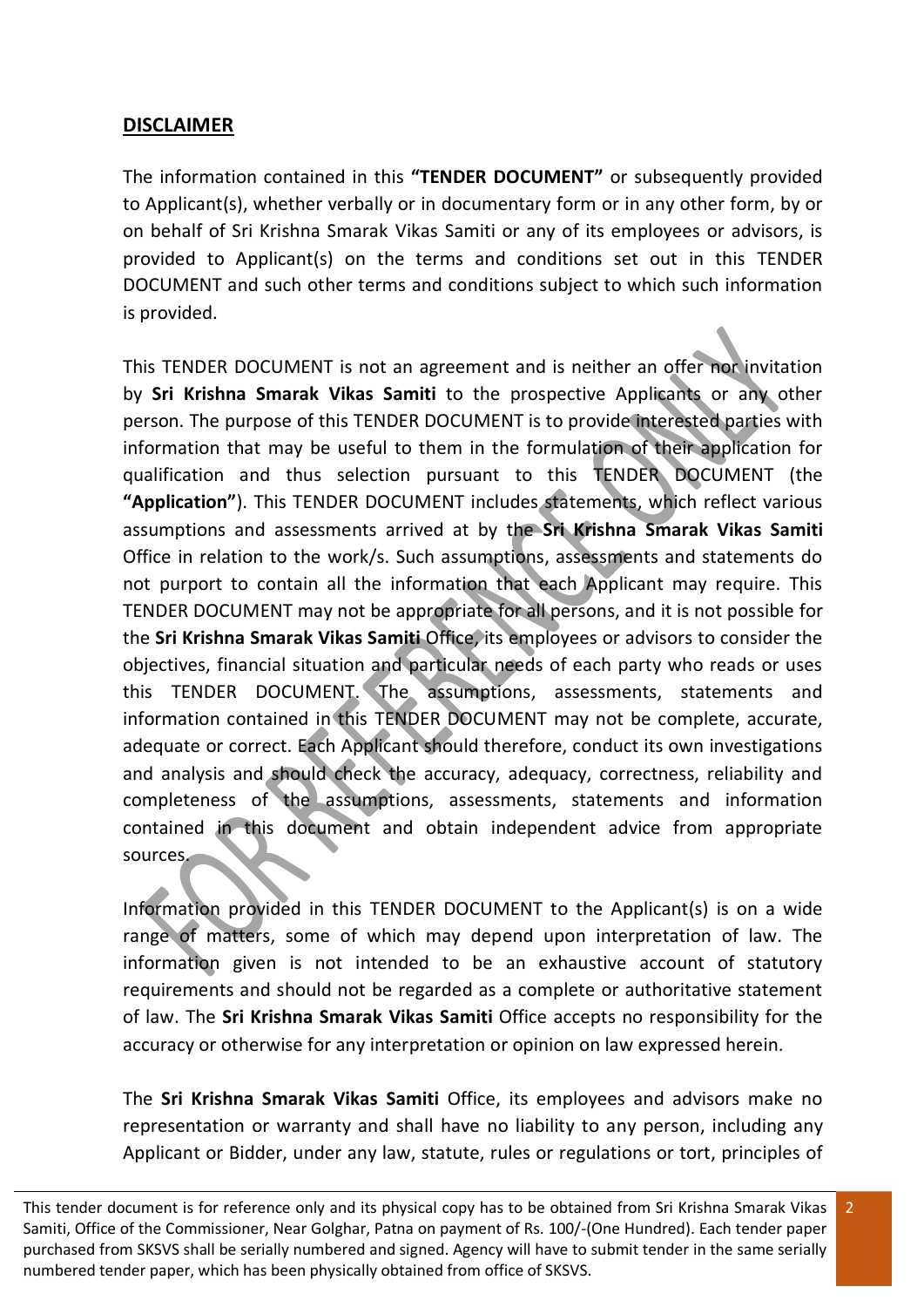restitution or unjust enrichment or otherwise for any loss, damages, cost or expense which may arise from or be incurred or suffered on account of anything contained in this TENDER DOCUMENT or otherwise, including the accuracy, adequacy, correctness, completeness or reliability of the TENDER DOCUMENT and any assessment, assumption, statement or information contained therein or deemed to form part of this TENDER DOCUMENT or arising in any way with selection of Applicants for participation in the Bidding Process.

The **Sri Krishna Smarak Vikas Samiti** Office also accepts no liability of any nature whether resulting from negligence or otherwise how so ever caused arising from reliance of any Applicant upon the statements contained in this TENDER DOCUMENT.

The **Sri Krishna Smarak Vikas Samiti** Office may, in its absolute discretion but without being under any obligation to do so, update, amend or supplement the information, assessment or assumptions contained in this TENDER DOCUMENT.

The issue of this TENDER DOCUMENT does not imply that the **Sri Krishna Smarak Vikas Samiti** Office is bound to select and shortlist Applications and the **Sri Krishna Smarak Vikas Samiti** Office reserves the right to reject all or any of the Applications or Bids without assigning any reasons whatsoever.

The Applicant shall bear all its costs associated with or relating to the preparation and submission of its Application including but not limited to preparation, copying, postage, delivery fees, expenses associated with any demonstrations or presentations which may be required by the **Sri Krishna Smarak Vikas Samiti** Office or any other costs incurred in connection with or relating to its Application. All such costs and expenses will remain with the Applicant and the **Sri Krishna Smarak Vikas Samiti** Office shall not be liable in any manner whatsoever for the same or for any other costs or other expenses incurred by an Applicant in preparation and submission of the Application, regardless of the conduct or outcome of the Bidding Process.

This tender document is for reference only and its physical copy has to be obtained from Sri Krishna Smarak Vikas Samiti, Office of the Commissioner, Near Golghar, Patna on payment of Rs. 100/-(One Hundred). Each tender paper purchased from SKSVS shall be serially numbered and signed. Agency will have to submit tender in the same serially numbered tender paper, which has been physically obtained from office of SKSVS.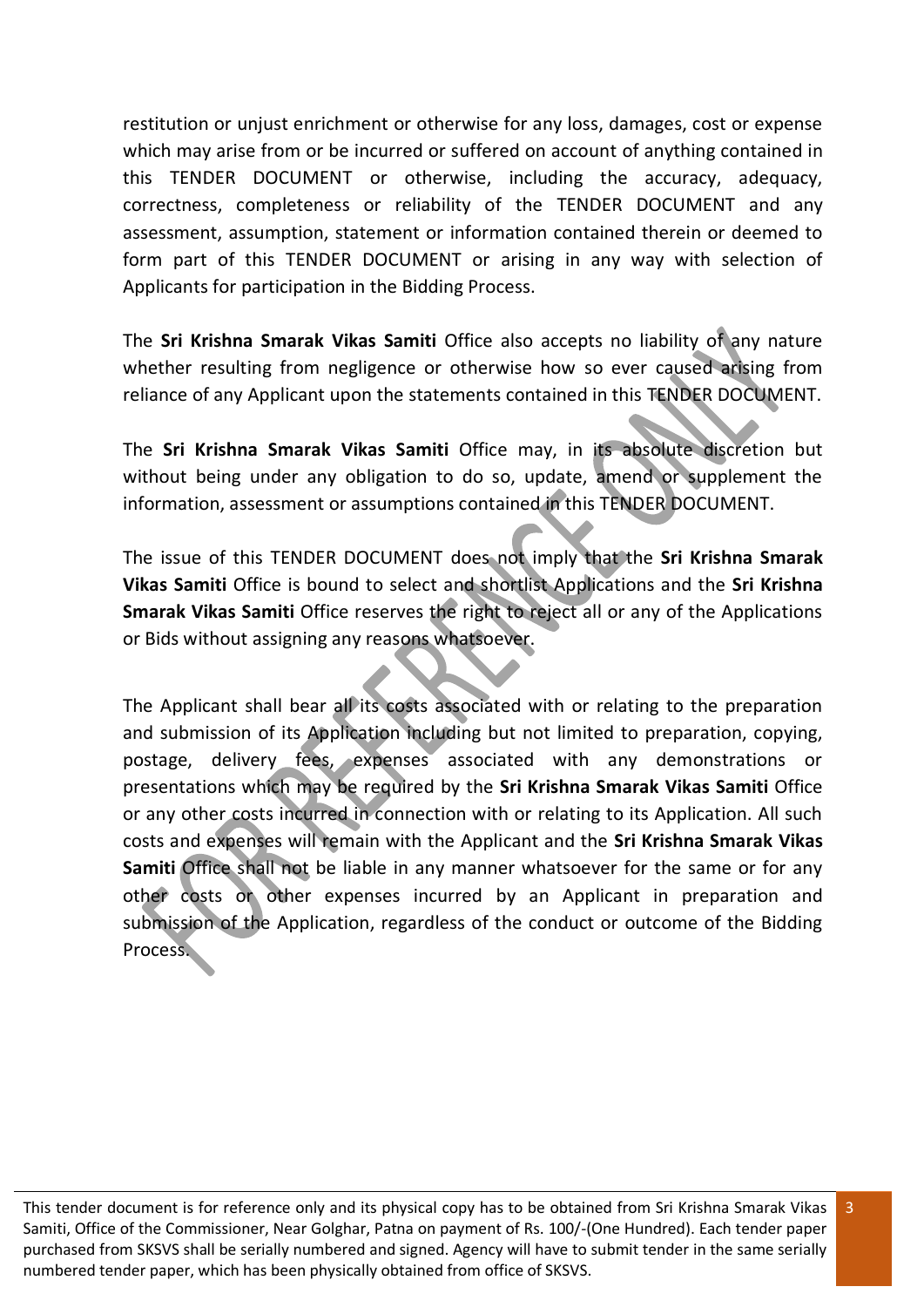#### **1. INTRODUCTION**

#### **1.1 BACKGROUND**

1.1.1 **Sri Krishna Smarak Vikas Samiti**, Patna proposes to organise **Dussehra Mela** from **09.09.2017 to 29.09.2017** and **Dussehra Mahotsava** from **21.09.2017 to 29.09.2017**.

1.1.2 **Sri Krishna Smarak Vikas Samiti (SKSVS)** would like to engage an Event Manager to undertake the entire arrangement in accordance with the scope of work defined herewith in this document. It will be an important congregation with estimation for a very good gathering of people. Melas/festivals are largest gathering of people in India and speak of ancient living traditions of time honoured rituals of rich cultural heritage of Bihar. It would witness gathering of people in keeping with the mood of the season.

#### **1.2 Inviting Tender**

1.2.1 **Sri Krishna Smarak Vikas Samiti**, PATNA (hereinafter, referred to as **"SKSVS"**) wishes to appoint an Event Manager for the successful implementation of **Dussehra Mela** from 09.09.2017 to 29.09.2017 and **Dussehra Mahotsava** from **21.09.2017 to 29.09.2017**.

1.2.2 **"SKSVS"** invites detailed proposals from Event Management Company. The Scope of Services forming part of the Assignment has been set out in **Section 2** of this document herewith below.

1.2.3 The Proposals would be evaluated on the basis of the evaluation criteria set out in this TENDER DOCUMENT.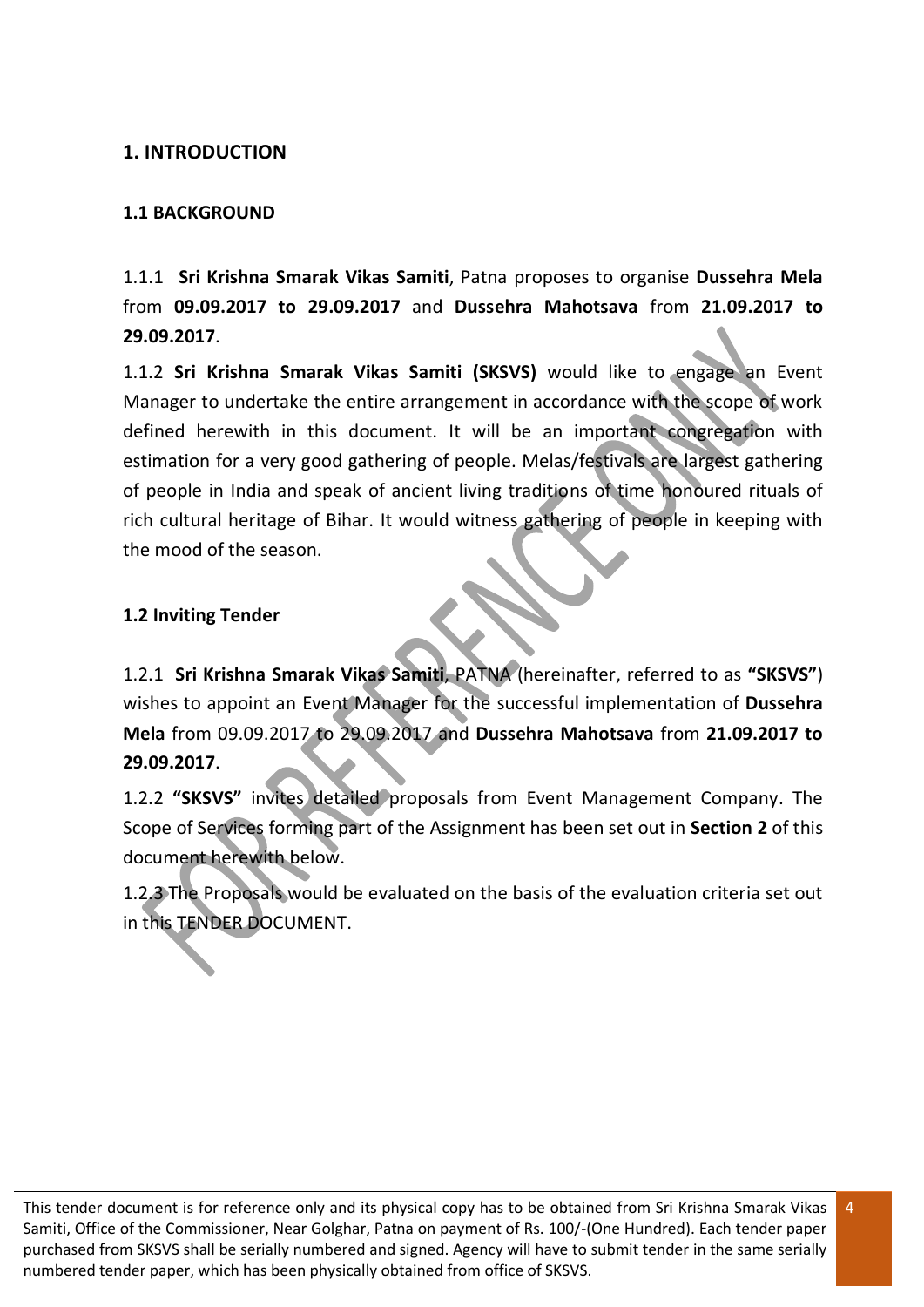#### **1.3 BRIEF DESCRIPTION OF THE BIDDING PROCESS**

1.3.1 **"SKSVS"** intends to follow a 'single stage two envelope' bid process for selecting of the successful bidder.

1.3.2 The Bidders would need to submit, within the Proposal Due Date as prescribed under Section-5 of the tender Technical and Financial Proposal in the prescribed format.

1.3.3 **"SKSVS"** would evaluate all the Submissions in accordance with the evaluation criteria set out in Section-4 of the TENDER DOCUMENT to select a bidder.

#### **1.4 OBTAINABILITY OF TENDER DOCUMENT**

1.4.1 The TENDER DOCUMENT can be seen at the website **[www.patnadivision.bih.nic.in](http://www.patnadivision.bih.nic.in/)** for reference only and can be purchased from **SKSVS** Office by paying the document fee of Rs. 100.

1.4.2 It may be noted that all subsequent notifications, changes and amendments in the assignment / documents would be posted only on the website.

#### **1.5 GENERAL INSTRUCTIONS**

1.5.1 The language of the Bid and related documents and correspondences shall be in English language.

1.5.2 The Bidder shall provide all the information sought under this TENDER DOCUMENT. The **"SKSVS"** Patna will evaluate only those Bids that are received in the required formats and complete in all respects.

1.5.3 The Bid shall be typed or written in indelible ink and signed by the Authorized signatory of the Bidder who shall also initial each page. All the alterations, omissions, additions or any other amendments made to the Bid shall be initialled by the person(s) signing the Bid.

1.5.4 Bidders are encouraged to submit their respective Bids after visiting the Project site and ascertaining for themselves the site conditions, traffic, location, surroundings, availability of power, water and other utilities for implementation of the Project, access to site, handling and storage of materials, applicable laws and regulations, and any other matter considered relevant by them.

1.5.5 The Bidder shall be responsible for all costs associated with the preparation of its Bid and its participation in the bidding process, including but not limited to, site visits, field investigations, data gathering, analysis, design etc. as also any discussions/negotiations. **"SKSVS"**, Patna will not be responsible nor in any way liable for such costs, regardless of the conduct or outcome of the bidding process.

This tender document is for reference only and its physical copy has to be obtained from Sri Krishna Smarak Vikas Samiti, Office of the Commissioner, Near Golghar, Patna on payment of Rs. 100/-(One Hundred). Each tender paper purchased from SKSVS shall be serially numbered and signed. Agency will have to submit tender in the same serially numbered tender paper, which has been physically obtained from office of SKSVS.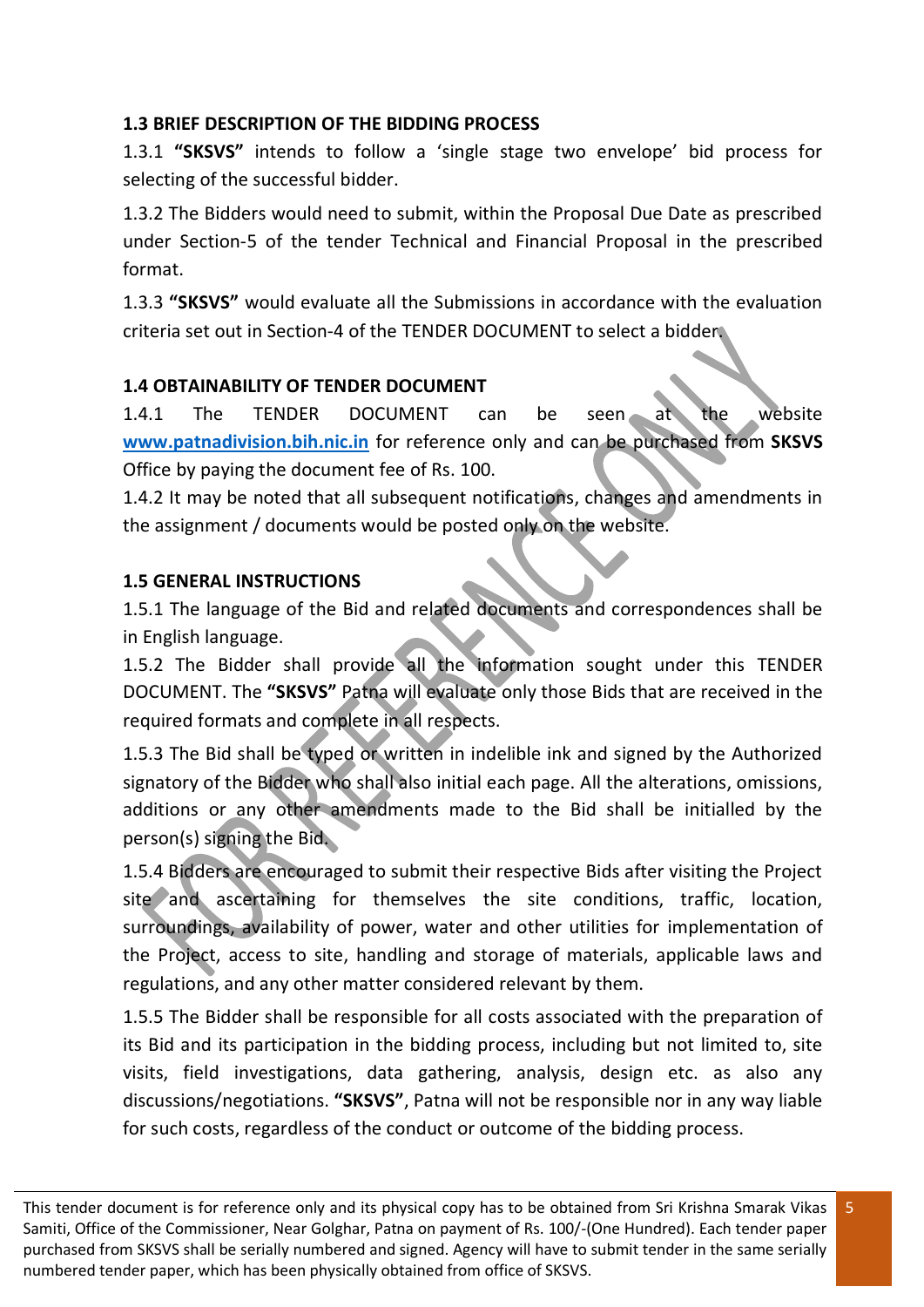1.5.6 The **"SKSVS"**, Patna may modify the TENDER DOCUMENT by issuing an Addendum at any time before due date of submission. Any Addendum thus issued shall be part of the Tender Document and shall be posted on the website.

1.5.7 Bidders will not be permitted to alter or modify their bids once submitted.

1.5.8 **"SKSVS"**, Patna shall not be liable for any omission, mistake or error on the part of the Bidder in respect of any of the above or on account of any matter or thing arising out of or concerning or relating to the TENDER DOCUMENT, the bidding documents or the bidding process, including any error or mistake therein or in any information or data given by the **"SKSVS"**, Patna.

1.5.9 Any Bid not accompanied by the EMD shall be rejected by the **"SKSVS"**, Patna.

# **2. TERMS OF REFERENCE –**

# **2.1 Scope of Work for Event Manager**

1. The agency will be provided 60,000 sq.ft. area for Dussehra Mela from 09.09.2017 to 29.09.2017 and 1,40,000 sq.ft. area for Dussehra Mahotsava from 21.09.2017 to 29.09.2017.

In the 60,000 sq.ft. of area earmarked for Dussehra Mela, the event manager will have to organise activities namely - Jhoola, children playing equipment, Amusement rides, Fun games, Entertaining stalls/Games, Food stalls and other stalls related to Mela etc. for which appropriate user charges may be realised from the people.

2. The agency will also have to provide separate barricaded parking space for two wheelers and four wheelers for which no charge shall be levied from users. The area for parking shall not be included in the space allotted (60,000 sq.ft. for Dussehra Mela and 1,40,000 sq.ft. for Dussehra Mahotsava) to Agency.

3. Various cultural and other programs will be organised by SKSVS during Dussehra Mahotsava (from 21.09.2017 to 29.09.2017) on separate land (SL) (other than the 2 lakh sq.ft. allotted to Event Manager namely 60,000 sq.ft for Dussehra Mela and 1,40,000 sq.ft. Dussehra Mahotsava) but this separate land (SL) will be adjacent/near to the 2 lakh sq.ft. being allotted to Agency/Event Manager. However, the safe barricading/making boundary wall of this separate land (SL) will be the responsibility of Event Manager.

4. There should be sufficient gap and space between the either side of stall and the pathways.

This tender document is for reference only and its physical copy has to be obtained from Sri Krishna Smarak Vikas Samiti, Office of the Commissioner, Near Golghar, Patna on payment of Rs. 100/-(One Hundred). Each tender paper purchased from SKSVS shall be serially numbered and signed. Agency will have to submit tender in the same serially numbered tender paper, which has been physically obtained from office of SKSVS.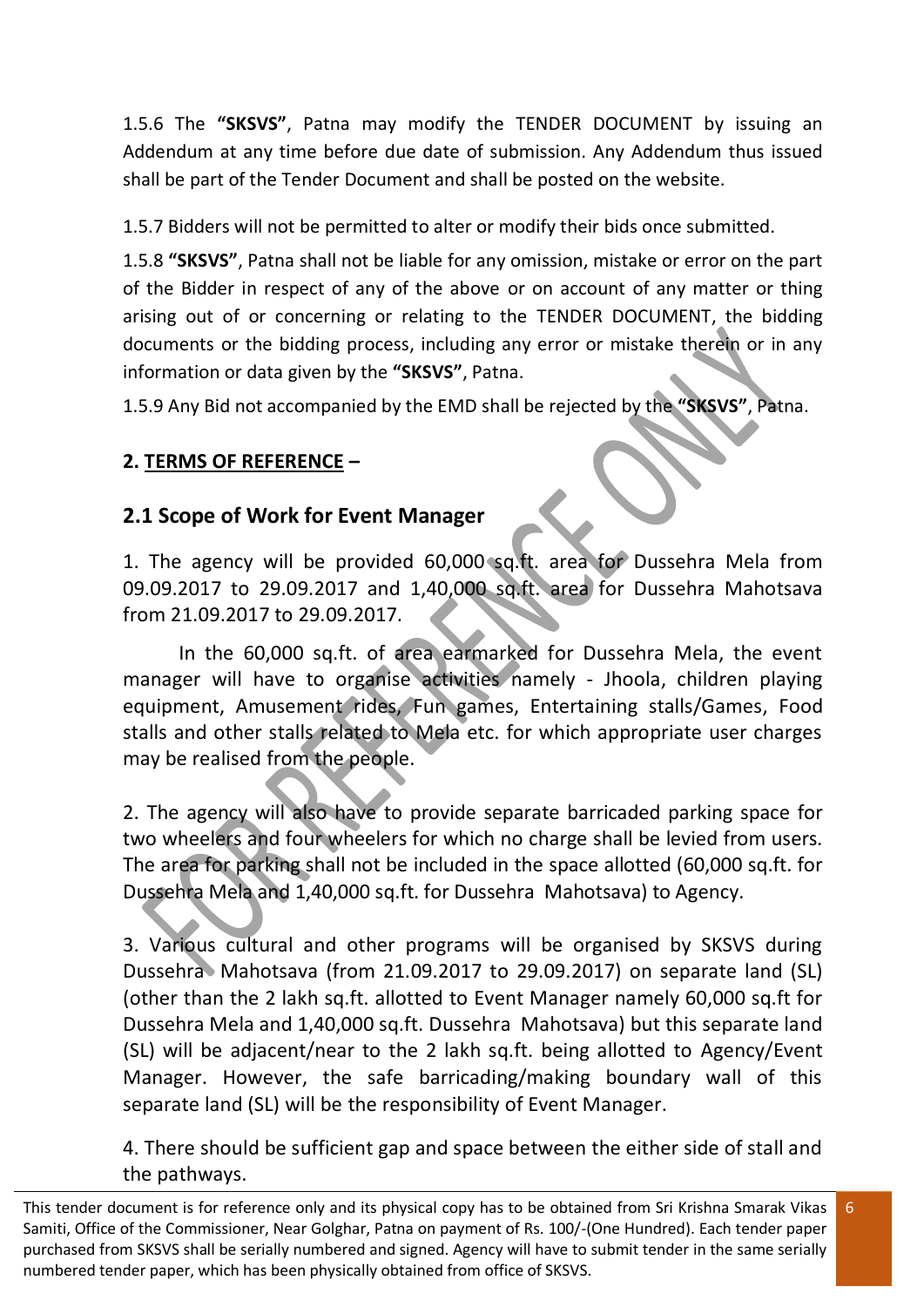5. The agency will have to do the prescribed Event related work in the annexure 3 for which they will be spending money, which they will have to mention in annexure 3 as F2. Subsequently, the bidder will also quote net payable amount to SKSVS as F3 (=F1 – F2) as the money which they will give to the SKSVS in the prescribed format in Annexure-3.

The agency which quotes maximum amount (F3), as prescribed in Annexure-3 will be considered as successful bidder i.e. F1-F2=F3 (Amount quoted by agency).

The successful bidder shall have to deposit Rs. 5 lakh as security within 10 days from the date of LOA (Letter of Award). This amount would be returned after successful completion of the event. This amount shall be different and apart from the quoted amount (F3) to be deposited by the successful bidder within 10 days.

#### **2.2 GENERAL TERMS AND CONDITIONS**

A. The **SKSVS** reserves the right not to accept bid(s) from agency (ies) resorting to unethical practices or on whom investigation / enquiry proceedings have been initiated by Government investigating Agencies Vigilance Cell.

B. The **SKSVS** reserves the right to summarily reject an offer received from any agency (ies), without any intimation to the bidder(s) or assigning any reason.

C. The **SKSVS** reserves the right to withdraw / cancel the bid document partially or completely at any stage.

#### **ARBITRATION**

In case of any dispute **SKSVS** may appoint an arbitrator, which will be accepted by the agency / firm. The decision of the arbitrator will be final and binding on both the parties. The jurisdiction of the court will be Patna (Bihar).

#### **INDEMNIFICATION CLAUSE**

"That the selected agency shall keep **SKSVS** indemnified and harmless against all claims, damages, dues, payments, fines, penalties, compensations, liabilities other losses etc. which may incur on account of non-compliance or violation by the selected agency or otherwise.

7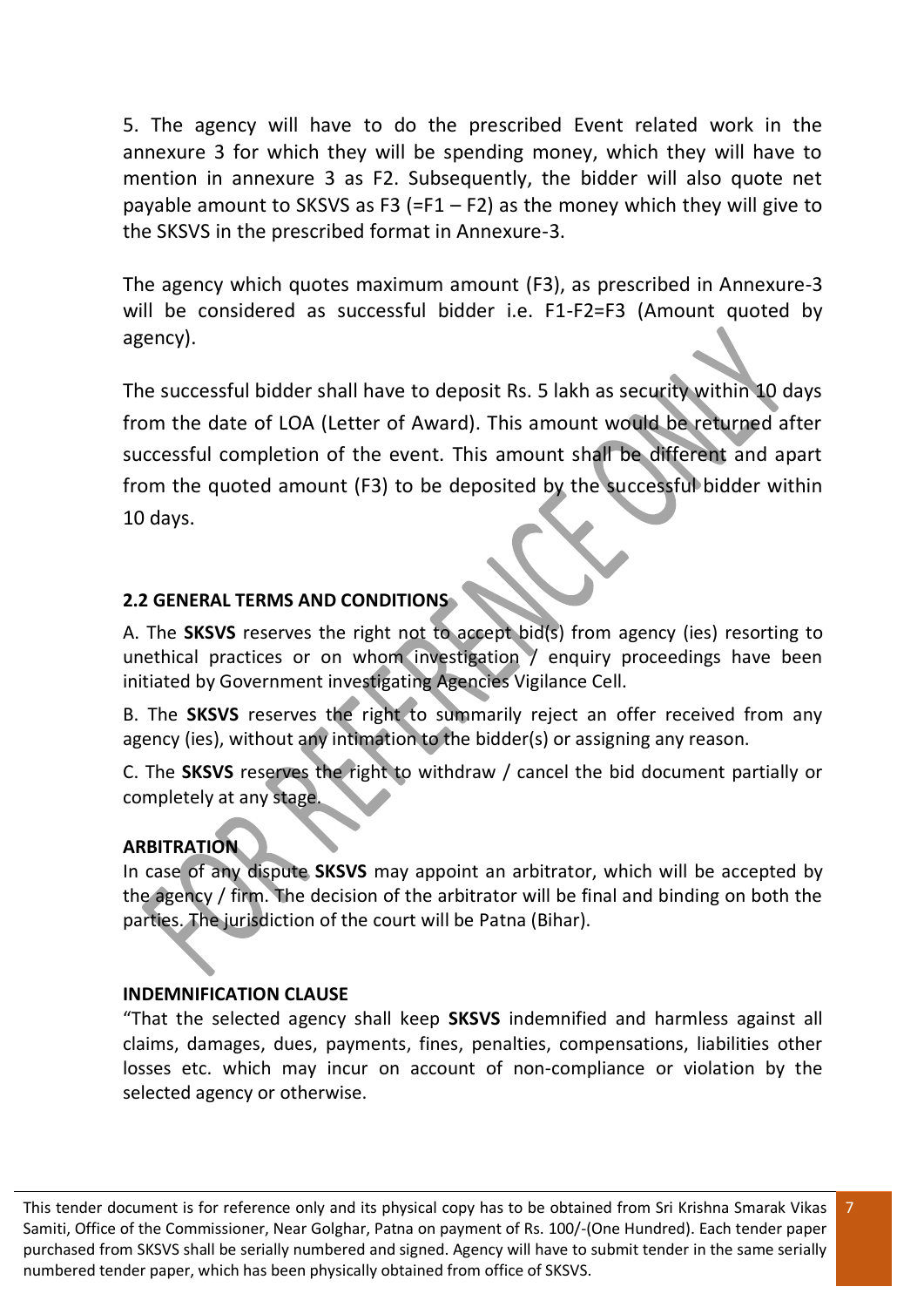#### **3. BIDDING PROCEDURE**

### **3.1 SUBMISSION PROCEDURE**

3.1.1 The interested parties shall submit the proposal with full details regarding conceptualization, planning, designing, construction, direction and execution on a turn-key basis. It is to be noted that the whole conceptualization of the event has to be done as per the theme of the event. Utmost care has to be taken to avoid any indecent/offending/objectionable item. The sanctity of the Mela has to be fully respected.

3.1.2 The concerned parties, who shall qualify in the technical criteria **(Annexure-2),**  shall be invited to present the entire activities or concept plan in hard copy and also in soft copy format to the **SKSVS** committee. The selected party shall have to abide by the concept plan, once approved by the SKSVS. The bidders shall have to present their activities and work plan before the tender committee.

3.1.3 The selected company shall act in a transparent manner for the event and shall not in any way act in the manner that is detrimental to the interest and reputation of the SKSVS The selected Company shall undertake to abide sincerely by all rules, regulations and laws of land apart from the general and specific instructions issued by the organizing committee for their responsibilities to manage the events and shall agree to keep itself liable and responsible for any such violation directly or indirectly related to their responsibilities for the event.

3.1.4 A bidder shall submit Technical Bid and Financial Bid in separate sealed envelope contained in another envelope containing both the Financial and Technical Bid. A bidder shall not submit more than one quotation.

3.1.5 Envelope containing bids must bear, on the cover itself, name and full address of the bidder, name of the item/services bidding for. In case of bids submitted by post or courier, it is bidder's responsibility that bids reach **SKSVS** office before the scheduled time of closure of submission of bids.

## **3.2. ELIGIBILITY CRITERIA**

- 3.2.1 Minimum eligibility criteria are as below:
	- a) Company/ firm should have at least three years experience of arranging similar nature work under the aegis of any Govt./PSU.
	- b) Company's turnover should be minimum Rs. 50,00,000/- (Fifty lakh) per annum for each year during last three years (2013-14, 2014-15 and 2015- 2016).
	- c) Company/Firm must furnish Service Tax Return & IT return for last three (3) years (2013-14, 2014-15 and 2015-2016).
	- d) Earnest money of Rs.25,000/- is to be paid along with the technical bid through D.D. in favour of 'Sri Krishna Smarak Vikas Samiti' payable at Patna

8

e) Company/ firm/ must provide photo copy of Pan Card.

This tender document is for reference only and its physical copy has to be obtained from Sri Krishna Smarak Vikas Samiti, Office of the Commissioner, Near Golghar, Patna on payment of Rs. 100/-(One Hundred). Each tender paper purchased from SKSVS shall be serially numbered and signed. Agency will have to submit tender in the same serially numbered tender paper, which has been physically obtained from office of SKSVS.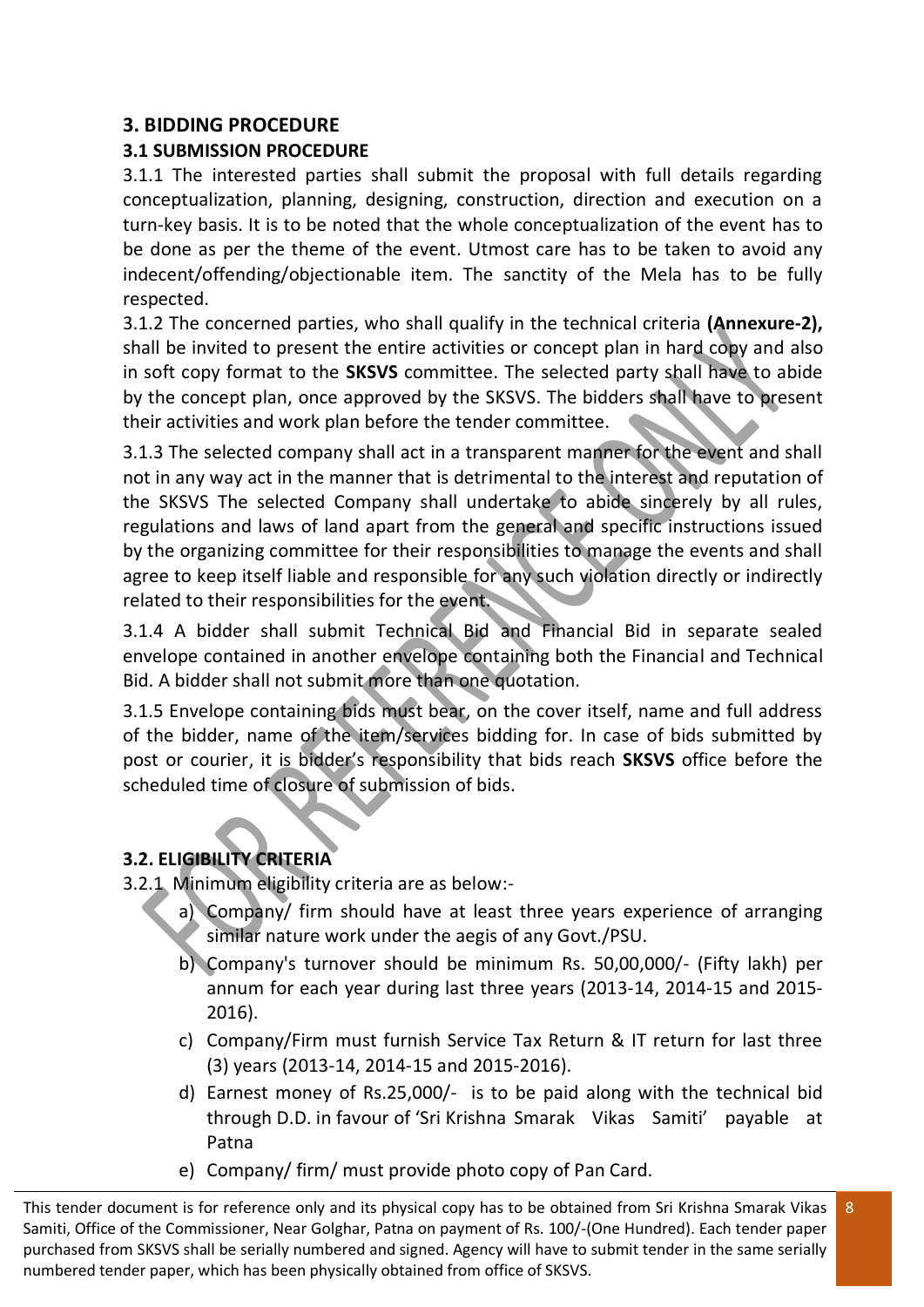#### 3.2.2 The bidders shall be evaluated in two stages

- a. Technical Evaluation of Proposal **(Annexure-2)**
- b. Financial Evaluation of Proposal. **(Annexure-3)**

3.2.3 The Bidder fulfilling Technical Stage will be shortlisted for financial evaluation. Claims without documentary evidence will not be considered.

**SKSVS** reserves the right to verify the claims made by the Bidders and to carry out the capability assessment of the Bidders and the **SKSVS** decision shall be final in this regard. **SKSVS** may, in its absolute discretion, waive any of the conditions and/or requirements in the Tender in respect of any or all of the bidders.

#### **Website –** [www.patnadivision.bih.nic.in](http://www.patnadivision.bih.nic.in/)

3.2.4. No interpretation, revision, or other communication from **SKSVS** regarding this TENDER DOCUMENT is valid unless it is in writing and is signed by **SKSVS**.

#### **3.3. FORMAT AND SIGNING OF PROPOSAL**

3.3.1. Bidders would provide all the information as per this Tender Document and in the specified format. **SKSVS** reserves the right to reject any Proposal that is not in the specified format.

3.3.2. The Proposal would include three submissions to be made on the respective Proposal Due Date as set out in Section-5 (Tender Document Time Schedule).

3.3.3. The Proposal and its copy shall be typed or printed and the Bidder shall initial each page. The person(s) signing the Proposal shall initial all the alterations, omissions, additions, or any other amendments made to the Proposal.

#### **3.4 PROPOSAL DUE DATE**

3.4.1. Proposals should be submitted before 01.30 PM on the Proposal Due Dates as indicated in Section-5 of this Tender Document, at the address provided in the manner and form as detailed in this Tender Document. Proposals submitted by e-mail will not be accepted.

3.4.2. **SKSVS** at its sole discretion; accept any Proposal(s) after Proposal Due Date. Any such Proposal/s accepted shall be deemed to have been received by the Proposal Due Date.

#### **3.5 TEST OF RESPONSIVENESS**

3.5.1. Prior to evaluation of Proposals, **SKSVS** will determine whether each Proposal is responsive to the requirements of the Tender Document. A Proposal shall be considered responsive if;

a) It is received before 01.30 PM on the respective Proposal Due Date;

This tender document is for reference only and its physical copy has to be obtained from Sri Krishna Smarak Vikas Samiti, Office of the Commissioner, Near Golghar, Patna on payment of Rs. 100/-(One Hundred). Each tender paper purchased from SKSVS shall be serially numbered and signed. Agency will have to submit tender in the same serially numbered tender paper, which has been physically obtained from office of SKSVS.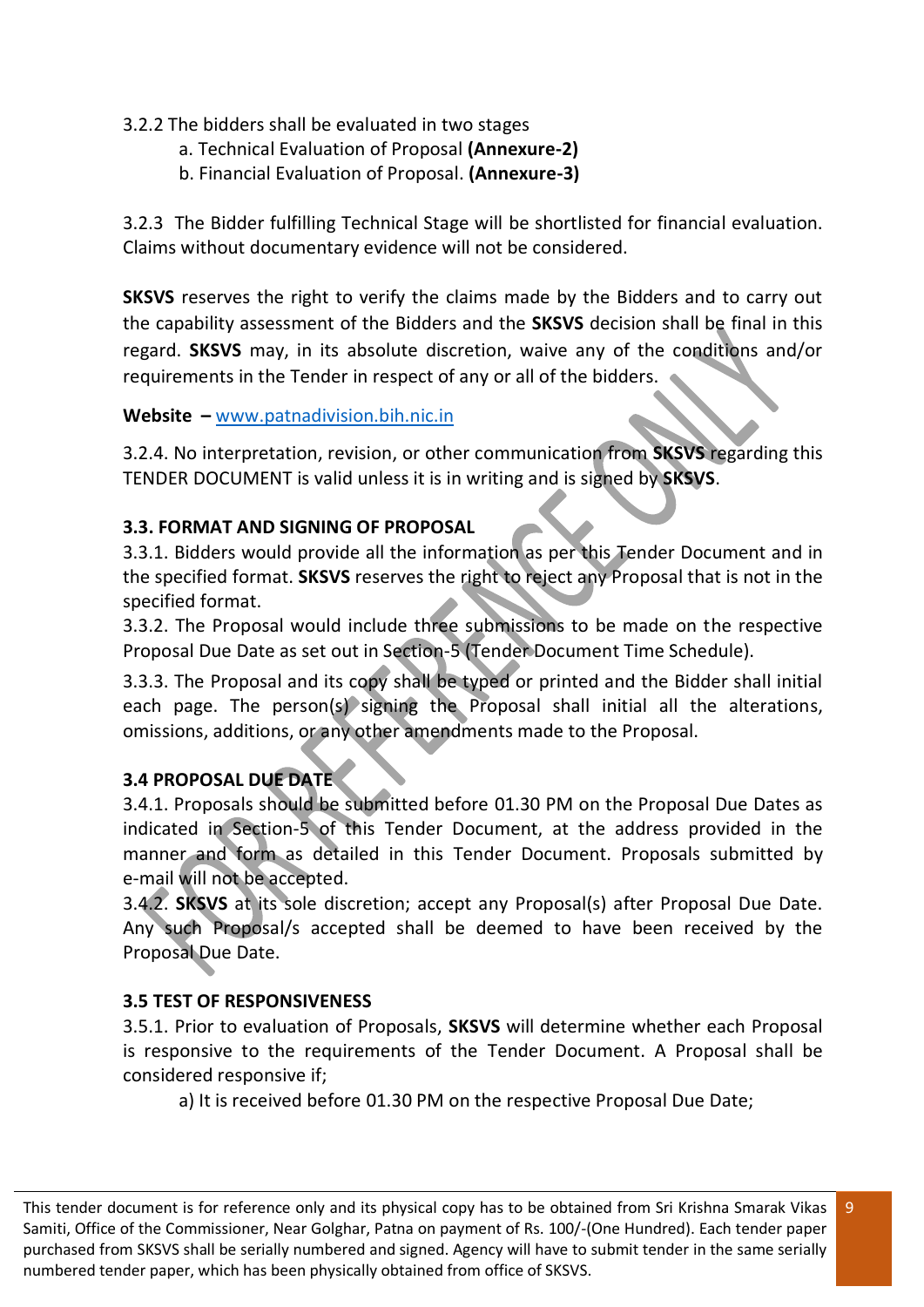**b) It is accompanied with a DD for a sum of Rs.25,000/- (Rupees Twenty five thousand only) drawn in favour of "Sri Krishna Smarak Vikas Samiti", payable at 'Patna' to be paid as EMD.** 

c) It contains the information and documents as requested in the Tender Document;

d) It contains information in the form and formats specified in the Tender Document;

e) There are no inconsistencies between the Proposal and the supporting documents.

#### **3.6 CONFIDENTIALITY**

3.6.1. Information relating to the examination, clarification, evaluation and recommendation for the Qualified Bidders would not be disclosed to any person not officially concerned with the process. **SKSVS** will treat all information submitted as part of the Proposal in confidence and will ensure that all those who have access to such material to treat it in confidence. **SKSVS** would not divulge any such information unless ordered to do so by any statutory authority that has the power under law to require its disclosure.

#### **3.7 CLARIFICATIONS**

3.7.1. To assist in the process of evaluation of Proposals, **SKSVS** may, at its sole discretion, ask any Bidder for clarification on its Proposal or substantiation of any of the submission made by the Bidder.

3.7.2. Withdrawal of a Proposal during the interval between the Proposal Due Date and expiration of the Proposal Validity Period would result in forfeiture of the Bid Security in accordance with this Tender Document.

#### **3.8 PROPOSAL EVALUATION**

3.8.1. The Qualification Submissions of the Bidders would be checked for responsiveness with the requirements of the Tender Document and shall be evaluated as per the Criteria set.

#### **3.9 DECLARATION OF SUCCESSFUL BIDDER**

3.9.1. **SKSVS** may either choose to accept the Proposal of the successful tenderer or invite him for negotiations.

3.9.2. Upon acceptance of the Proposal of the tenderer financially qualified with or without negotiations, **SKSVS** shall declare the tenderer as the Successful Bidder.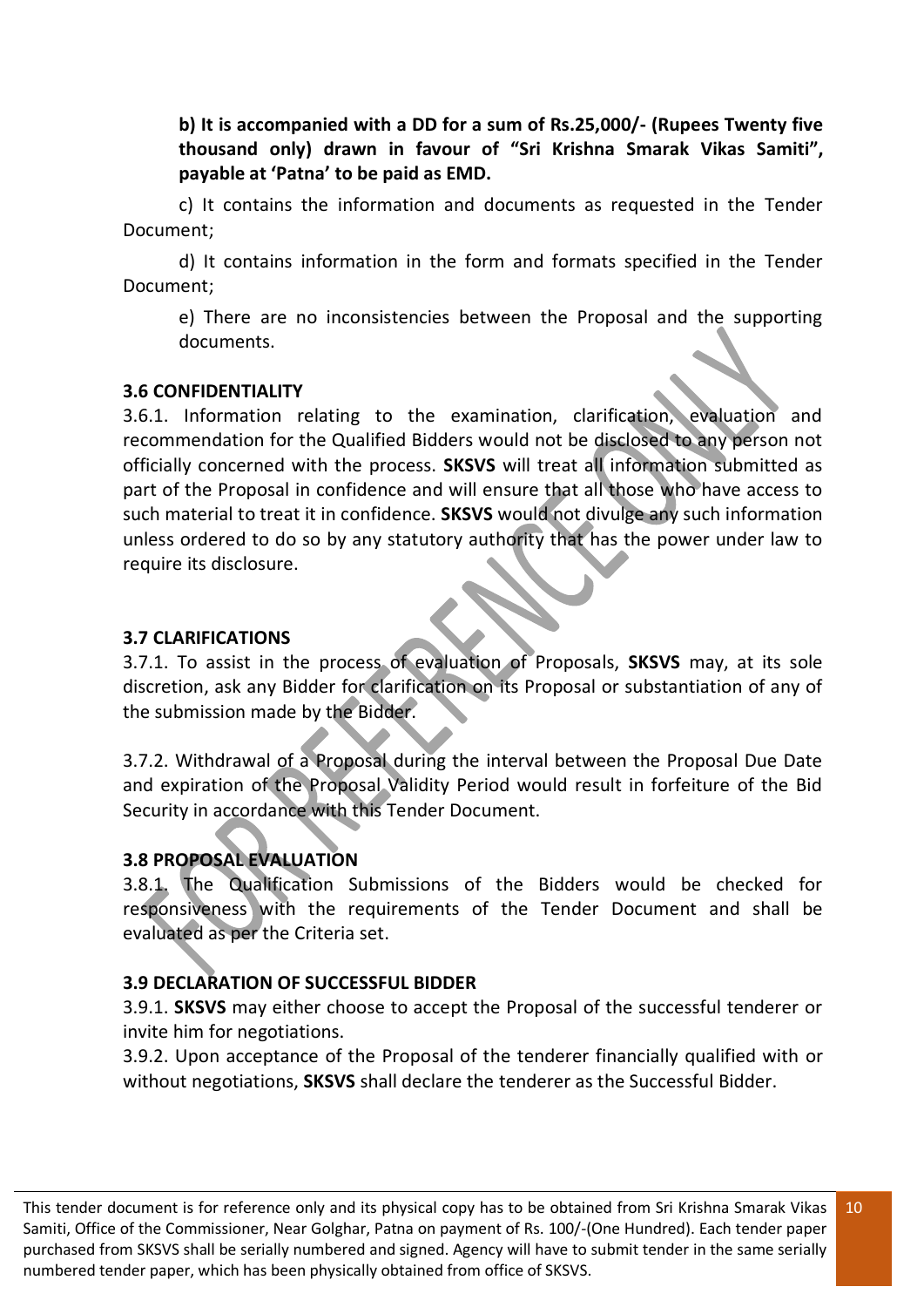#### **3.10 NOTIFICATIONS**

3.10.1. **SKSVS** will notify the Successful Bidder by a Letter of Award (LOA) that its Proposal has been accepted.

#### **3.11 SKSVS RIGHT TO ACCEPT OR REJECT PROPOSAL**

3.11.1. **SKSVS** reserves the right to accept or reject any or all of the Proposals without assigning any reason.

3.11.2. **SKSVS** reserves the right to invite revised Proposals from Bidders with or without amendment of the Tender Document at any stage, without liability or any obligation for such invitation and without assigning any reason.

#### **4. EVALUATION OF BIDS**

#### **4.1 EVALUATION PARAMETERS**

4.1.1 **SKSVS Office** will evaluate the bids determined to be substantially responsive i.e., which

a. Are properly signed;

b. Confirm to the terms and conditions & technical specifications.

4.1.2. Thereafter, the substantially responsive bidders shall be called upon to present their strategy regarding conceptualization, planning, designing, construction, direction and execution of the project

4.1.3. The Technically Qualified bidders quoting the Highest amount payable to SKSVS (F3) as mentioned in Annexure-3 will be selected as the successful bidder.

4.1.4. All bidders shall be required to make presentations up to 20 minutes, before opening of financial proposals, to demonstrate their credentials based on eligibility criteria.

4.1.5. **Post-event removal/disposal of facilities and complete restoration of the venue is the sole responsibility of the selected Agency latest by 3 rd October, 2017**.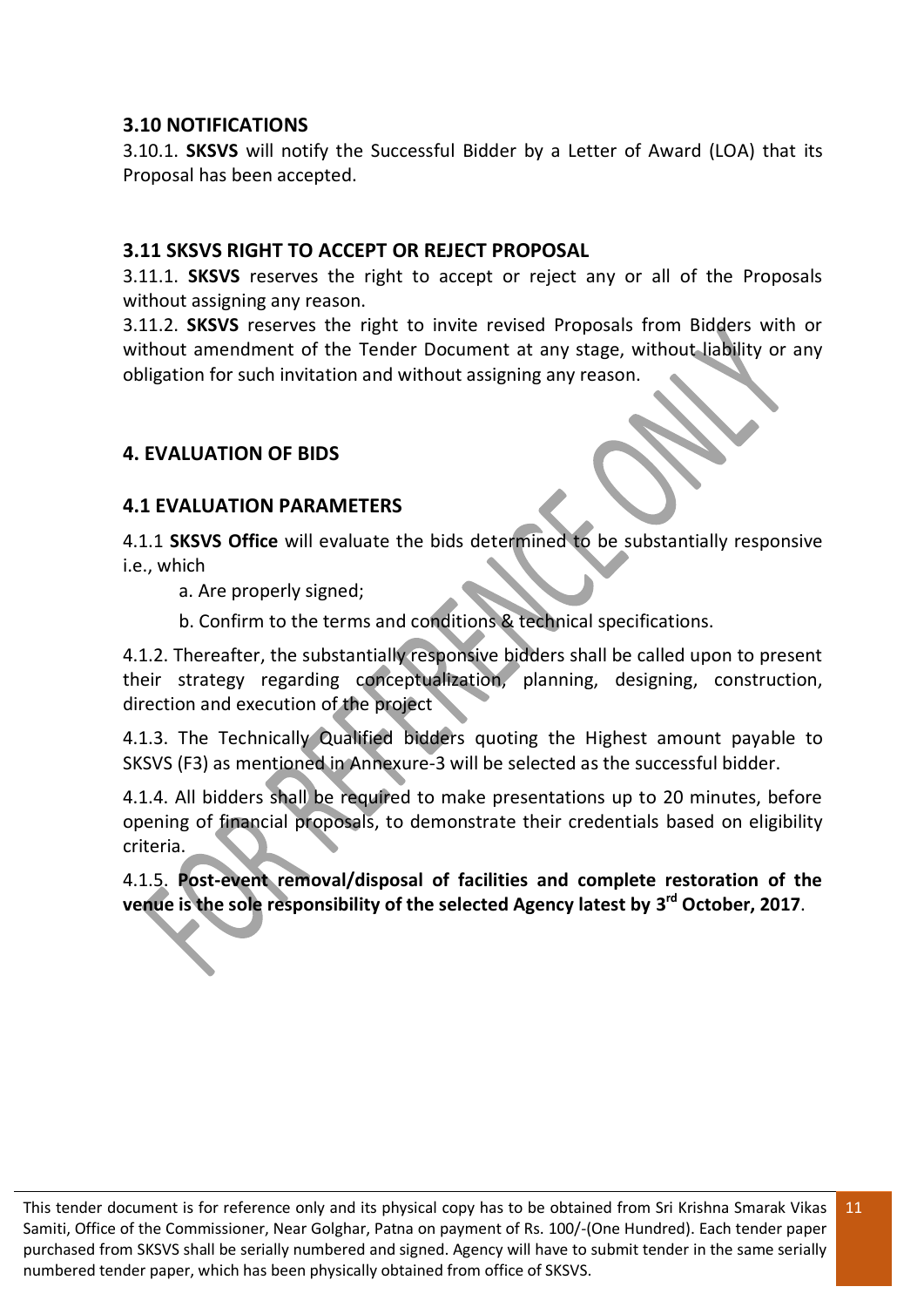#### **5. BID SCHEDULE AND VENUE**

**SKSVS** would endeavour to adhere to the following schedule:

| S.<br>No. | <b>Activity</b>                                                | <b>Scheduled Date &amp; Time</b>                                                                                                                                                                                                                                                                                                                                                                                                                                                                                                                                                |
|-----------|----------------------------------------------------------------|---------------------------------------------------------------------------------------------------------------------------------------------------------------------------------------------------------------------------------------------------------------------------------------------------------------------------------------------------------------------------------------------------------------------------------------------------------------------------------------------------------------------------------------------------------------------------------|
| 1.        | Place for obtaining Bid Document                               | Tender document can be purchased<br>from Sri Krishna Smarak Vikas Samiti,<br>Office of the Commissioner, Patna by<br>payment of Rs. 100/-. The tender<br>document can also be seen on<br>website www.patnadivision.bih.nic.in,<br>however it has to be physically<br>obtained from Sri Krishna Smarak<br>Samiti,<br><b>Office</b><br>of<br>the<br><b>Vikas</b><br>Commissioner, Near Golghar, Patna.<br>Each tender paper purchased from<br>SKSVS shall be serially numbered and<br>signed. Agency will have to submit<br>tender in the same serially numbered<br>tender paper. |
| 2.        | <b>Tender Document fee</b>                                     | Rs 100.(Rupee hundred only)                                                                                                                                                                                                                                                                                                                                                                                                                                                                                                                                                     |
| 3.        | Last date and time of purchasing<br>Tender Document            | $1st$ August, 2017 till 03.00 PM                                                                                                                                                                                                                                                                                                                                                                                                                                                                                                                                                |
| 4.        | Date and Time for Submission of Bid                            | 2 <sup>nd</sup> August, 2017 till 01.30 PM                                                                                                                                                                                                                                                                                                                                                                                                                                                                                                                                      |
| 5.        | Address for submission<br>of<br><b>Bid</b><br><b>Documents</b> | Sri Krishna Smarak Vikas Samiti, Office<br>of the Commissioner, Patna Division,<br>South Gandhi Maidan, Near Golghar,<br>Patna-800001.                                                                                                                                                                                                                                                                                                                                                                                                                                          |
| 6.        | Venue of opening of Technical Bid                              | Sri Krishna Smarak Vikas Samiti, Office<br>of the Commissioner, Patna Division,<br>South Gandhi Maidan, Near Golghar,<br>Patna-800001                                                                                                                                                                                                                                                                                                                                                                                                                                           |
| 7.        | Date & time of opening of technical Bid                        | $2^{nd}$ August, 2017 at 03.45 PM                                                                                                                                                                                                                                                                                                                                                                                                                                                                                                                                               |
| 8.        | Date & time of Presentation                                    | 2 <sup>nd</sup> August, 2017 at 03.45 PM                                                                                                                                                                                                                                                                                                                                                                                                                                                                                                                                        |
| 9.        | Pre-bid meeting                                                | 18 <sup>th</sup> July, 2017 at 02.15 PM at<br>Sri Krishna Smarak Vikas Samiti, Office<br>of the Commissioner, Patna Division,<br>Patna                                                                                                                                                                                                                                                                                                                                                                                                                                          |
| 10.       | Date & time of opening of financial<br><b>Bid</b>              | To be communicated to technically<br>qualified bidders                                                                                                                                                                                                                                                                                                                                                                                                                                                                                                                          |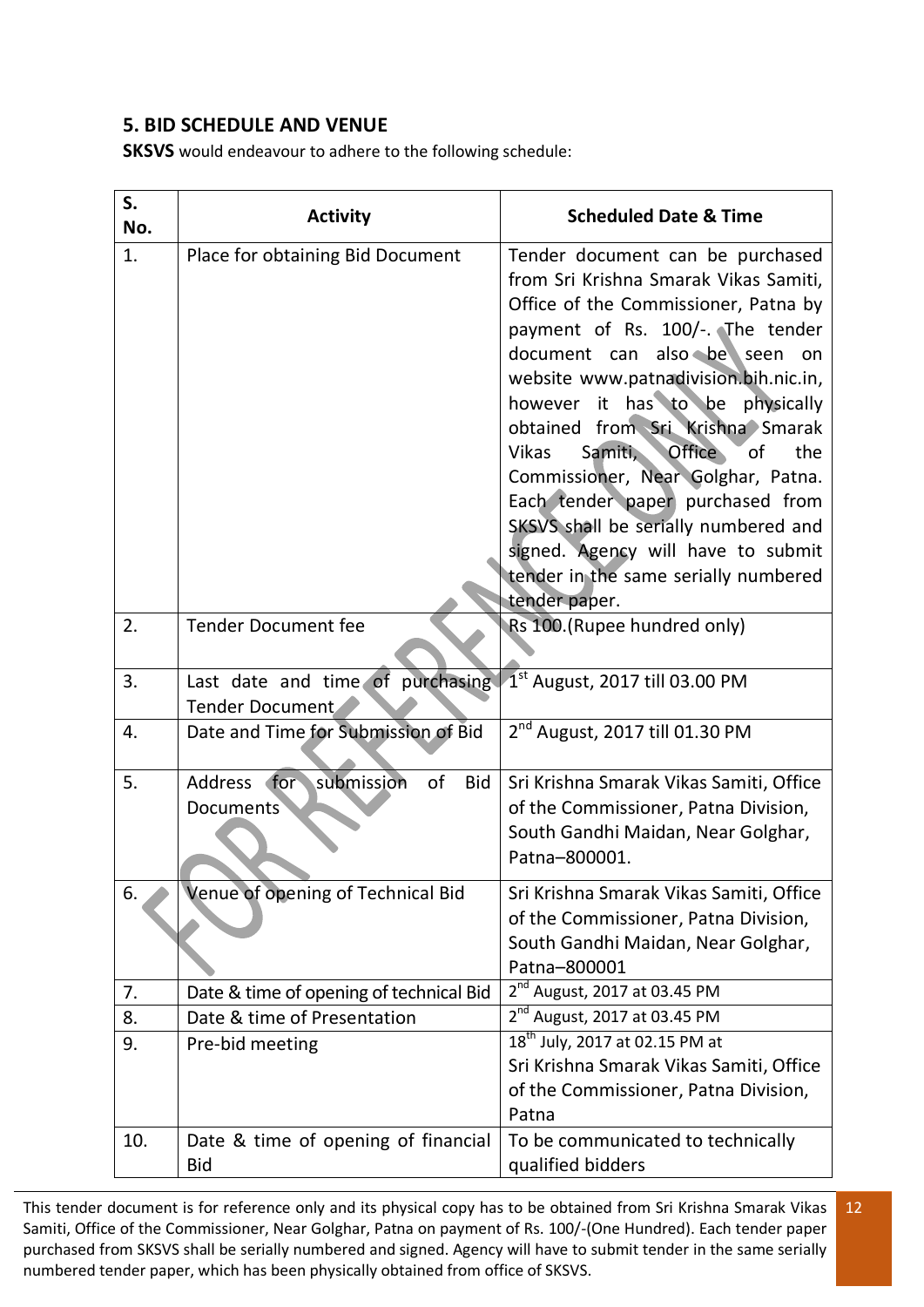#### **ANNEXURE - 1 FORMAT FOR COVERING LETTER-CUM-ASSIGNMENT UNDERTAKING**  (On the Letterhead of the Bidder)

To, **The Sri Krishna Smarak Vikas Samiti PATNA – 800 001** 

Sir,

Ref: - Selection of Event Management Agency for Dussehra Mela & Dussehra Mahotsava-2017.

We have read and understood the Request for Proposal (Tender Document) along with Draft Agreement in respect of the captioned Assignment provided to us by **Sri Krishna Smarak Vikas Samiti, Patna.**

We hereby agree and undertake as under:

Notwithstanding any qualifications or conditions, whether implied or otherwise, contained in our Proposal we hereby represent and confirm that our Proposal is unqualified and unconditional in all respects and we agree to the terms of the proposed Agreement, a draft of which also forms a part of the Tender Document provided to us.

This Proposal is valid till --------- (At least 3 Months from the Proposal Due Date). Please find enclosed herein with the Proposal the Demand Draft bearing number ----- ------ of Rs. 25,000/- (Rupees Twenty Five only) drawn in favour of the 'Sri Krishna Smarak Vikas Samiti' payable at Patna towards the EMD Amount', dated this ..............................day of........................... 2017.

Name of the Bidder

Signature of Authorised Signatory

Name of the Authorised Signatory

Date: -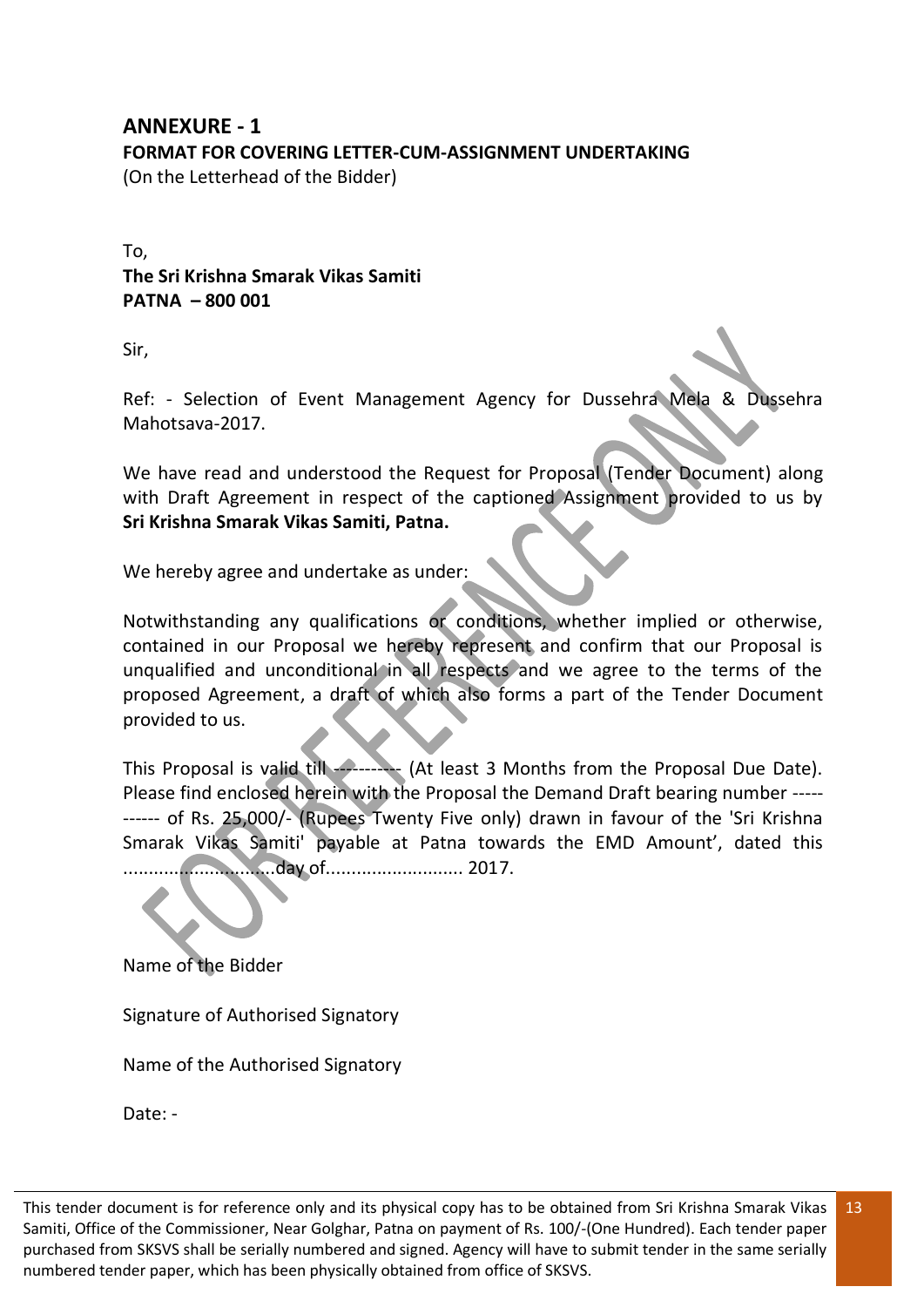#### **ANNEXURE-2 PRESCRIBED PROFORMA FOR TECHNICAL BID**

| Sr.            | <b>Criteria</b>                                                                                                                                                                                                                                   | YES/NO | <b>Documentary</b><br><b>Evidence</b>                                                       |
|----------------|---------------------------------------------------------------------------------------------------------------------------------------------------------------------------------------------------------------------------------------------------|--------|---------------------------------------------------------------------------------------------|
| $\mathbf{1}$   | Service Tax Registration Number                                                                                                                                                                                                                   |        | To be attached                                                                              |
| $\overline{2}$ | Photo copy of Pan Card                                                                                                                                                                                                                            |        | To be attached                                                                              |
| 3              | Minimum 3 years of experience in conceptualizing,<br>designing, organizing, managing, executing events,<br>exhibitions similar in nature Mela and similar festival<br>organized by other State Govt/PSU.                                          |        | Work Order or<br><b>Work Completion</b><br>Certificate clearly<br>indicating<br>experience. |
| 4              | The bidder should have achieved a minimum<br>Average Financial Turnover of Rs.50,00,000/- (fifty<br>lakh) in past three Financial years (2013-14, 2014-15<br>and $2015-16$ ) – in equivalent temporary works/Event<br>contracts or related works. |        | Document to be<br>attached                                                                  |
| 5              | IT return and Service Tax return of last 3 years (2013-<br>14, 2014-15 and 2015-16).                                                                                                                                                              |        | To be attached                                                                              |
| 6              | EMD of Rs.25000/-(twenty five thousand)                                                                                                                                                                                                           |        | To be attached                                                                              |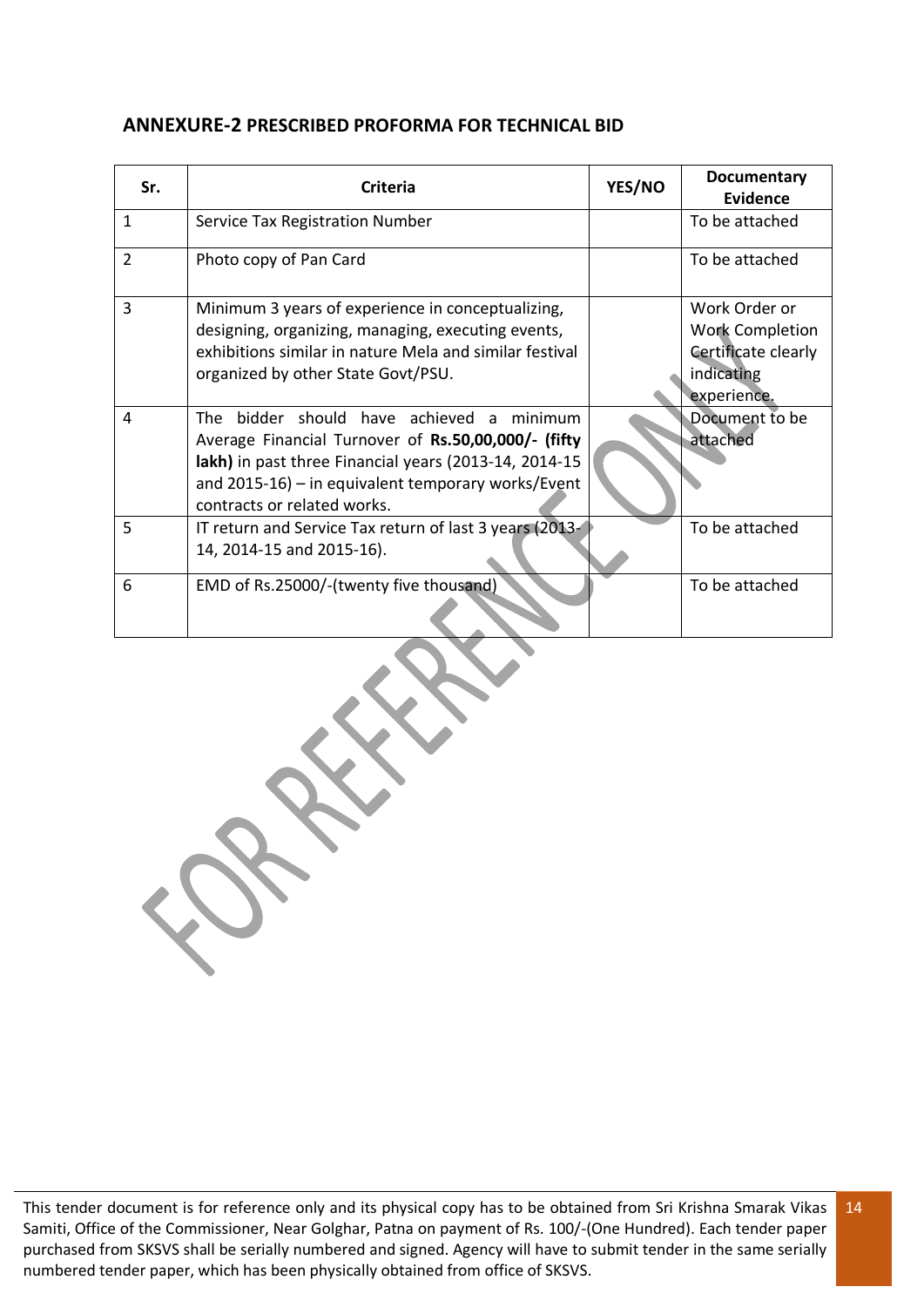#### **ANNEXURE-3**

#### **a. (Financial Bid F1)**

Amount (F1).................................... (in rupees) payable to SKSVS for usage of the 60,000 Sqft. area for Dussehra Mela from 09.09.2017 to 29.09.2017 and 1,40,000 sq.ft. area for Dussehra Mahotsava-2017 from 21.09.2017 to 29.09.2017 by the bidder. {All the cost of construction of stall and other facility like lighting etc. in this area will be borne by the bidder(F1)}

#### **b. (Financial Bid F2)**

**Bidder/s will have to arrange following item for 9 days only between 21.09.2017 to 29.09.2017 for organising different activities. These activities are to organized in an separate land (SL) to be earmarked for cultural and other programs which will be adjacent/near to the 2,00,000 sq.ft. allotted to Event Manager.**

#### **Quotation for Stage arrangement, Green room, sitting arrangement, Lighting Sound, Anchor & volunteer etc.**

| S <sub>1</sub><br><b>No</b> | <b>Particulars/Deliverables</b>                 | Size / Area      | <b>Unit</b>    | <b>Total</b><br><b>Amount</b><br>for nine<br>$(9)$ days<br>(21.09.17<br><u>to</u><br>29.09.17)<br>in Rs. |
|-----------------------------|-------------------------------------------------|------------------|----------------|----------------------------------------------------------------------------------------------------------|
| $\mathbf{1}$                | <b>Stage</b>                                    | 50ftWx30ftDx5ftH | $\mathbf{1}$   |                                                                                                          |
| 2                           | <b>Stage Carpeting</b><br>1500 Sqft             |                  | 1              |                                                                                                          |
| 3                           | <b>VIP/VVIP Longue Carpeting</b>                | 2000 Sqft        | 13             |                                                                                                          |
| 4                           | Designer Welcome Gate                           | 200 Sqft         | $\overline{2}$ |                                                                                                          |
| 5                           | Urinals (VIPs & Artists)                        |                  | $\overline{2}$ |                                                                                                          |
| $6\overline{6}$             | Well Equipped Green Room                        | 10x8x10          | $\overline{2}$ |                                                                                                          |
| $\overline{7}$              | <b>Administrative Room</b>                      | 10x8x10          | $\mathbf{1}$   |                                                                                                          |
| 8                           | Backdrop, Iron Framed, Star Media Flex          | As per stage     | $\mathbf{1}$   |                                                                                                          |
| 9                           | Side Drops, Iron Framed, Star Media Flex        | As per stage     | $\overline{2}$ |                                                                                                          |
| 10                          | Iron Framed Closing panel on both side of Stage |                  |                |                                                                                                          |
| 11                          | <b>VIP Sofa</b>                                 |                  | 10             |                                                                                                          |
| 12                          | Fixed Chairs (set of 2/3/4 etc.)                |                  | 100            |                                                                                                          |
| 13                          | <b>Fibre Chair</b>                              |                  | 900            |                                                                                                          |
| 14                          | <b>Centre Table for VIPs</b>                    |                  | 10             |                                                                                                          |
| 15                          | Podium                                          | 4x2 Sqft         | 1              |                                                                                                          |
| 16                          | Console Masking with Black Cloth                |                  |                |                                                                                                          |
| 17                          | <b>Console Riser</b>                            |                  |                |                                                                                                          |

This tender document is for reference only and its physical copy has to be obtained from Sri Krishna Smarak Vikas Samiti, Office of the Commissioner, Near Golghar, Patna on payment of Rs. 100/-(One Hundred). Each tender paper purchased from SKSVS shall be serially numbered and signed. Agency will have to submit tender in the same serially numbered tender paper, which has been physically obtained from office of SKSVS.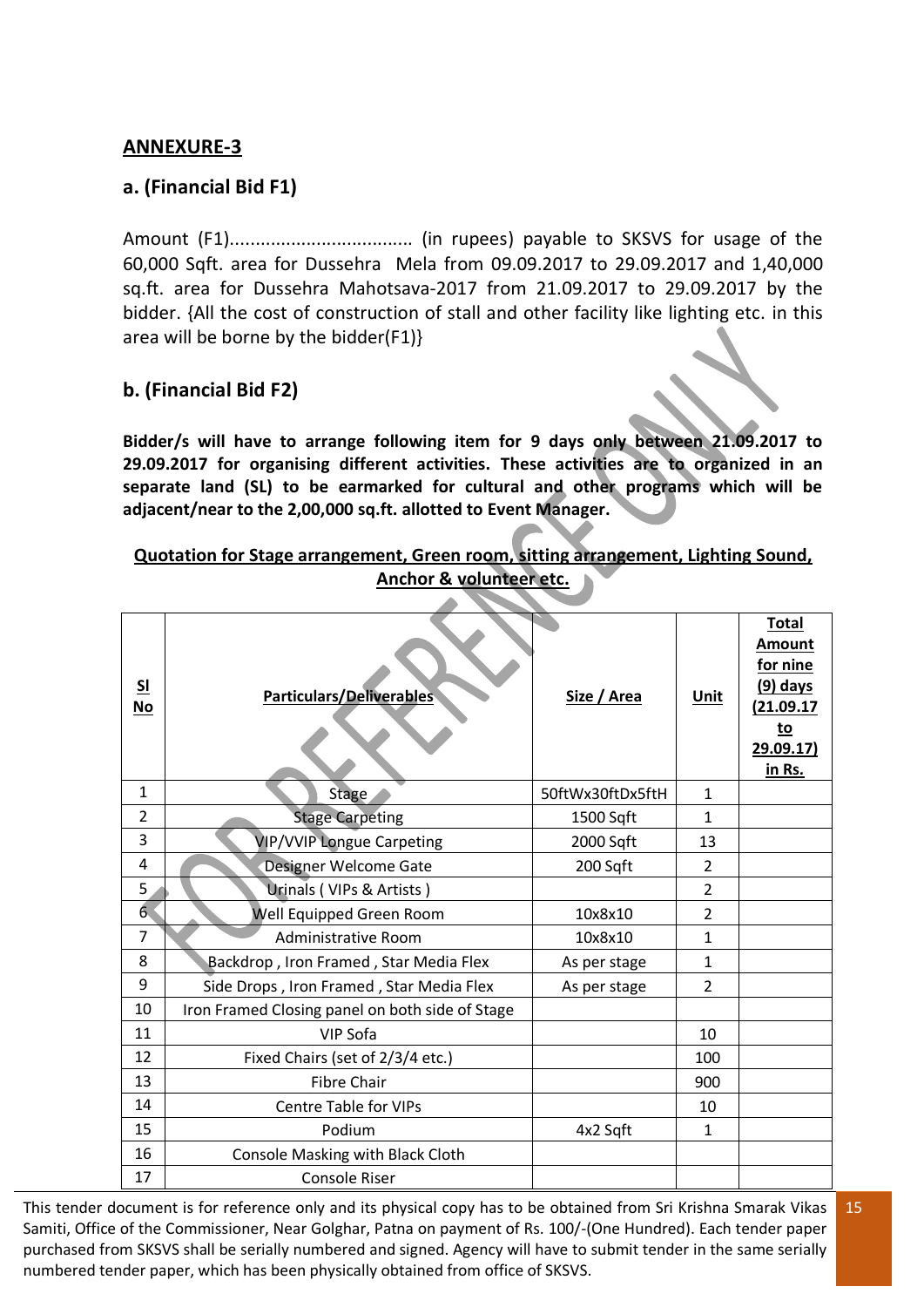| 18 | Male / Female Anchor                                                                  |                                           | $\mathbf{1}$   |  |
|----|---------------------------------------------------------------------------------------|-------------------------------------------|----------------|--|
| 19 | Volunteer                                                                             |                                           | 10             |  |
| 20 | <b>Flower Decoration</b>                                                              |                                           |                |  |
| 21 | Top 1200 W per Column                                                                 | 16                                        |                |  |
| 22 | Low (single 18")1000WT minimum                                                        |                                           | 10             |  |
| 23 | Monitor                                                                               |                                           | 10             |  |
|    | Mixing Console 32 Channels (Yamaha / Sound                                            |                                           |                |  |
| 24 | Craft)                                                                                |                                           | 1              |  |
| 25 | Side Field - Low & Top with Amplifier                                                 |                                           | $\overline{2}$ |  |
| 26 | <b>Instrumental Mikes</b>                                                             |                                           | 6              |  |
| 27 | <b>Cordless Mikes</b>                                                                 |                                           | $\overline{2}$ |  |
| 28 | Naple Mikes (Shure/Sennieser/AKG)<br>4                                                |                                           |                |  |
| 29 |                                                                                       | As per                                    |                |  |
|    | <b>Snack Cables</b>                                                                   | requirement                               |                |  |
| 30 | <b>Graphic Rack Complete Set</b>                                                      |                                           |                |  |
| 31 | <b>USB Port</b>                                                                       |                                           |                |  |
| 32 | Drum kit mike                                                                         |                                           |                |  |
| 33 | Pioneer Pitch - CDJ 200                                                               |                                           |                |  |
| 34 | <b>Beam Parcans</b>                                                                   |                                           | 12             |  |
| 35 | Led RGB Multi                                                                         |                                           | 40             |  |
| 36 | Sharpy                                                                                |                                           | 4              |  |
| 37 | Multi Ten                                                                             |                                           | 4              |  |
| 38 | Laser Light                                                                           |                                           | 2              |  |
| 39 | Smoke Gun                                                                             |                                           | $\overline{2}$ |  |
| 40 | <b>DMX</b>                                                                            |                                           |                |  |
| 41 | <b>Colour Lab</b>                                                                     |                                           |                |  |
| 42 | <b>Programming Board</b>                                                              |                                           |                |  |
| 43 | <b>Dimmer Pack</b>                                                                    |                                           |                |  |
| 44 | Light Technician                                                                      |                                           |                |  |
| 45 | <b>Tras Four Sided</b>                                                                |                                           |                |  |
| 46 | LED Wall 24x12 Sqft for Stage                                                         |                                           | 1              |  |
| 47 | LED wall 8x12 Sqft 8-10Ft above the Ground                                            |                                           | $\overline{2}$ |  |
| 48 | Videography & Still photo                                                             | On all days                               |                |  |
| 49 | Designing of paper advertisement, flex banners                                        |                                           |                |  |
|    | etc.                                                                                  |                                           |                |  |
| 50 | Security Guards (from recognised security agency)                                     |                                           | 50             |  |
| 51 | <b>Bouncers</b>                                                                       |                                           | 15             |  |
| 52 | Power supply & Power/Generator back-up for                                            |                                           |                |  |
|    | Cultural Program from 6 PM to 10 PM.                                                  |                                           |                |  |
|    |                                                                                       | <b>Total Amount in</b><br>rupees $(F2) =$ |                |  |
|    | (Rate of each of following 52 items must be mentioned otherwise bid will be rejected) |                                           |                |  |

## **F2= ............................................................. in rupees (words and numbers both)**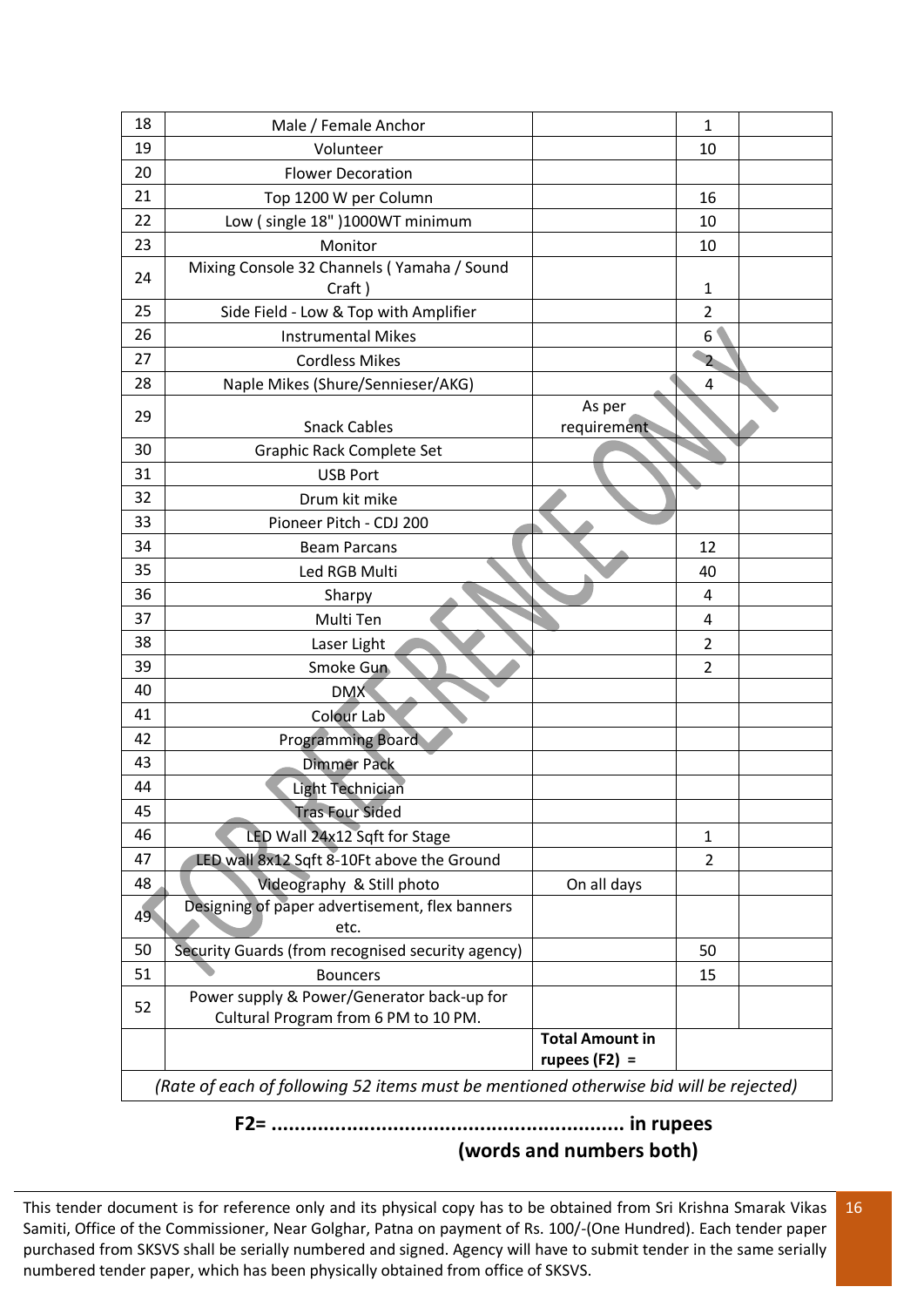#### *Note :*

- (1) As per requirement/need, the quantities/units mentioned in above table may be increased/decreased for which proportionate rate will be paid/deducted].
- (2) The bidder is necessarily required to mention item wise rate of each of the above 52 items in the prescribed column, otherwise the bid will be rejected.
- (3) The Agency has to submit all videos and photos on daily basis and also has to submit two (2) master copies of DVDs of video and photos, at the end of the event.
- (4) The Bidder has to make all necessary arrangements for lighting etc. in the entire Dussehra Mela & Dussehra Mahotsava-2017 (including stage for cultural programme and its surroundings) and charges for electricity connection and all other meter charges etc. shall be borne entirely by the bidder.
- (5) The agency shall have distinctive dress codes for crew members, volunteers, light and sound personnel and private security staffs etc. for their easy identification.
- (6) The agency should submit a complete list of manpower as per the table mentioned at least two days before, prior to the start of event.